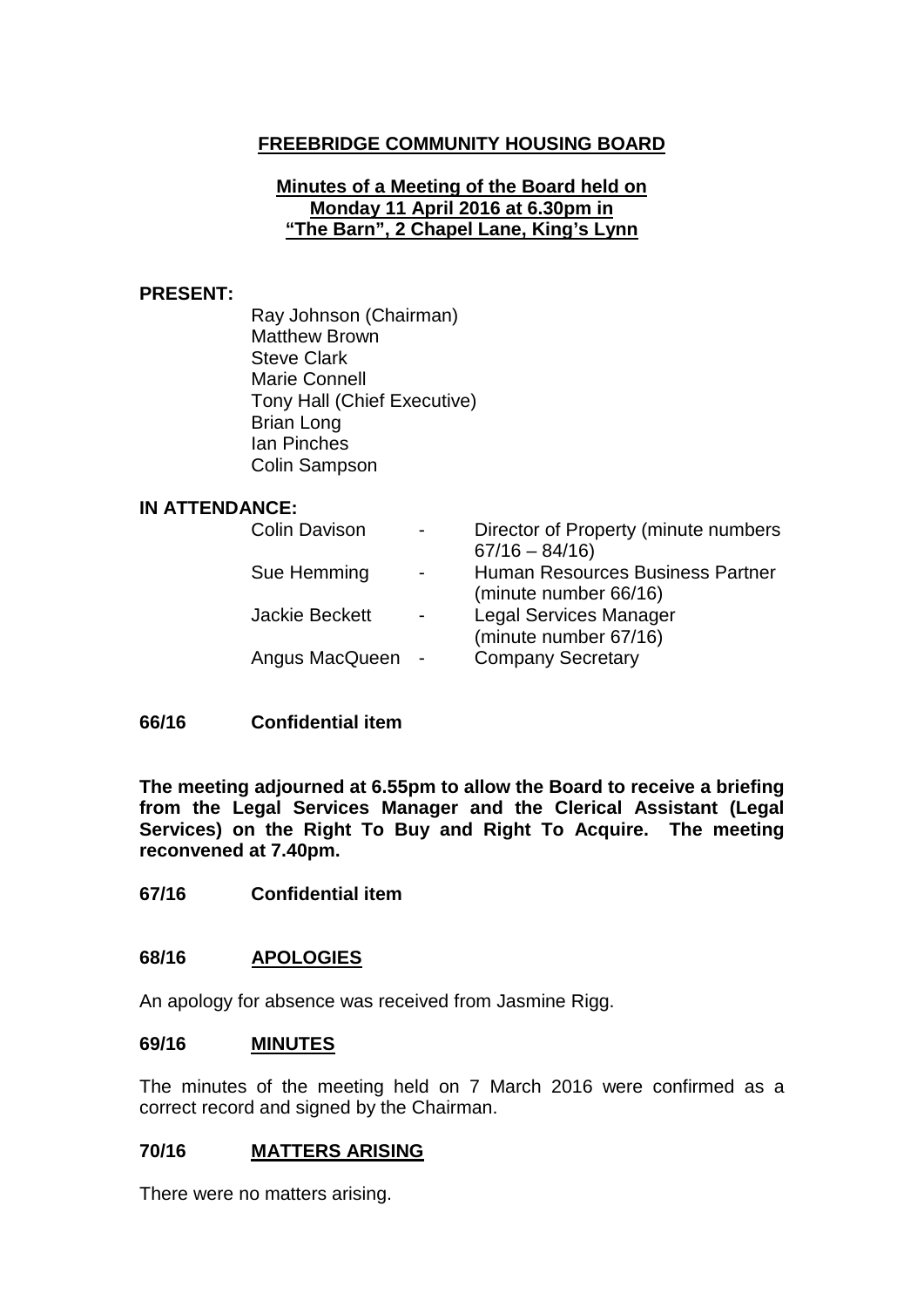# **71/16 DECLARATIONS OF INTEREST**

There were no declarations of interest.

# **72/16 CHAIRMAN'S UPDATE**

The Chairman said that he had attended his usual weekly meetings with the Chief Executive. In addition, he advised of the following:

- On 15 March 2016, he had attended a meeting of the West Norfolk Clinical Commissioning Group.
- On 22 March 2016, he had attended, along with the Vice-Chairman, the Chief Executive and the Company Secretary, the first meeting of the new Strategic Forum with the Borough Council.
- He had attended various meetings regarding an employee matter.

### **73/16 CHIEF EXECUTIVE'S UPDATE**

A written update from the Chief Executive had been previously circulated and was noted by the Board.

The written update covered the following issues:

- Hillington Square
- Plaxtole House
- Revised Timescale for Financial Forecast Return
- Priory Road Development
- Eviction Order
- Community Fund
- Tenth Anniversary Celebrations

The Chief Executive reminded the Board that a Board Members' conference had been organised by the  $e^2$  consortium for 18 May 2016, to consider the Housing and Planning Bill. However, there had not been enough interest from across the consortium to justify holding the conference, and so it had been cancelled. Instead, it was proposed to hold a discussion about the Bill over lunch with James Tickell of Campbell Tickell, with each member organisation of the consortium sending a few representatives. The Board agreed that Freebridge should be represented at the lunch by the Chairman, Vice-Chairman and Chief Executive, who would normally represent Freebridge at  $e<sup>2</sup>$  joint member meetings.

The Chief Executive advised that Freebridge's two SWARM apprentices, Roxanne Cross and Alice Henderson, had completed their apprenticeships. Later that week, SWARM would be awarding them with Advanced Enterprise Skills certificates, and Freebridge as an organisation would be receiving an Investors in Innovation and Enterprise certificate.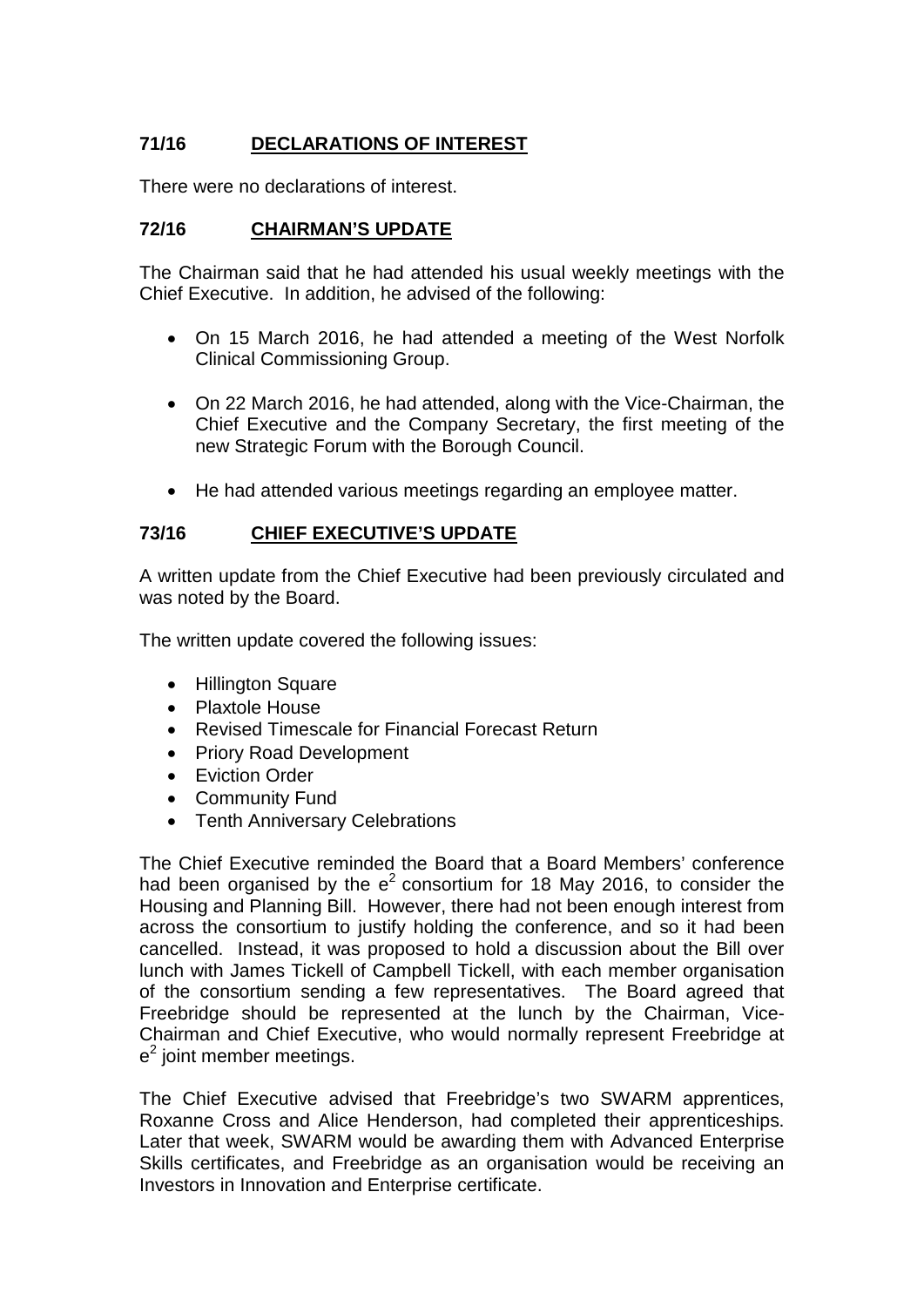# **74/16 PLACESHAPING POLICY**

The Chief Executive presented a report which introduced the Placeshaping Policy. He reminded the Board that it had previously undertaken a Time to Think session on placeshaping, and this had contributed to the formulation of the Policy. Further work was required on the action plan, and it was intended to report back on this to the Board by September 2016.

The Chief Executive commented that the Policy would build on work already being undertaken with the West Norfolk Partnership and reflected the fact that Freebridge had a significant role to play in West Norfolk.

In answer to a question, the Chief Executive explained that an action arising from the Policy was to gain a greater understanding of the needs and priorities in the Downham Market area. This was because the area was growing but was disproportionately low on Freebridge stock. Further growth was expected in the area should the proposed innovation centre come to fruition.

**RESOLVED:** That the Placeshaping Policy be approved as presented.

# **75/16 CODE OF GOVERNANCE COMPLIANCE**

The Company Secretary presented a report which provided the completed action plan to achieve compliance with the National Housing Federation's 2015 revision of its Code of Governance.

The Company Secretary highlighted that agreement had been reached with the Borough Council that individuals nominated by the Borough Council to the Freebridge Board would undergo a selection process.

In answer to a question, the Company Secretary confirmed that, where the Code of Governance referred to "paid staff", this meant employees and did not include Board Members.

**RESOLVED:** That it be agreed that Freebridge is fully compliant with the National Housing Federation's "Code of Governance – Promoting Board Excellence for Housing Associations" (2015 edition).

### **76/16 EASTERN PROCUREMENT PROJECT PARTNERING CONTRACTS**

The Director of Property presented a report which sought approval to enter into Project Partnering Contracts with Eastern Procurement for tendered Repairs, Maintenance & Voids Framework and Heating Servicing, Repairs & Maintenance Framework.

**RESOLVED:** That Freebridge enter into the Eastern Procurement Project Partnering Contracts for Repairs, Maintenance & Voids Framework and Heating Servicing, Repairs & Maintenance Framework.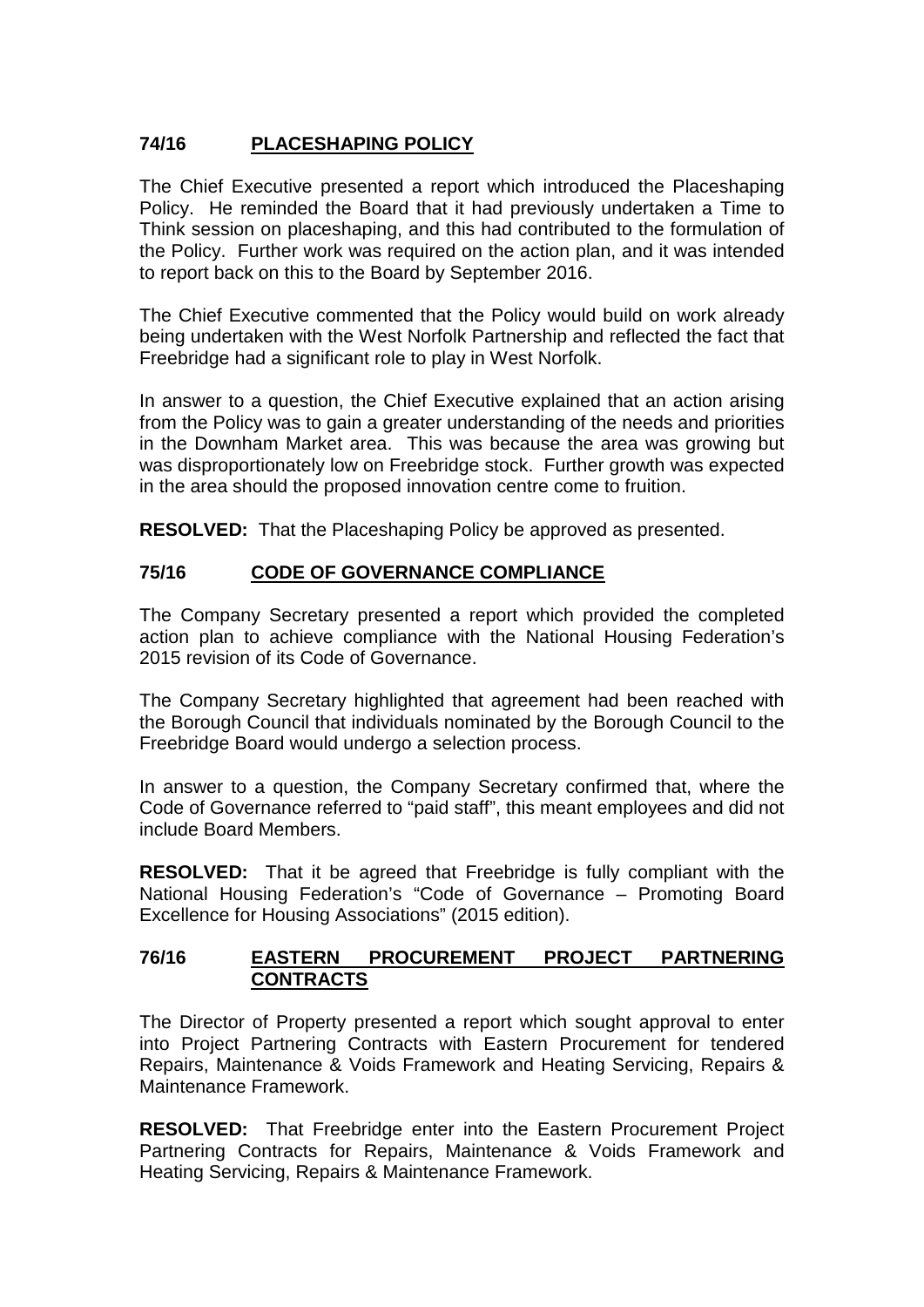## **77/16 URGENT ACTION TAKEN – LETTING OF 45 LINDENS, FAIRSTEAD, KING'S LYNN**

The Board noted a request for urgent action that had been approved, regarding the letting of 45 Lindens, Fairstead, King's Lynn.

### **78/16 URGENT ACTION TAKEN – LETTING OF ROOMS AT PROVIDENCE STREET, KING'S LYNN**

The Board noted a request for urgent action that had been approved, regarding the letting of rooms at Providence Street, King's Lynn.

#### **79/16 URGENT ACTION TAKEN – LETTING OF FORMER CADET HUT, PROVIDENCE STREET, KING'S LYNN**

The Board noted a request for urgent action that had been approved, regarding the letting of the former cadet hut at Providence Street, King's Lynn.

### **80/16 URGENT ACTION TAKEN – SHARED HOUSES: 22 LOSINGA ROAD, 9 GAYTON ROAD, 7 BLACKFRIARS ROAD AND 50 WISBECH ROAD**

The Board noted a request for urgent action that had been approved, to dispose of the shared houses at 22 Losinga Road, 9 Gayton Road, 7 Blackfriars Road and 50 Wisbech Road, to The Purfleet Trust on a five-year lease.

#### **81/16 URGENT ACTION TAKEN – PLAXTOLE HOUSE SECTION 106 AGREEMENT**

The Board noted a request for urgent action that had been approved, to enter into a Section 106 planning agreement for Plaxtole House, 70 Goodwins Road, King's Lynn.

### **82/16 WORK UPDATE**

The Company Secretary presented the work update, which included the following:

- Action Sheet
- Future Work Programme of the Board.

It was highlighted that the Governance Committee meeting scheduled for 18 April 2016 had been cancelled.

In answer to a question, the Company Secretary confirmed that the Board Member vacancies were being advertised that week.

The Board noted the update.